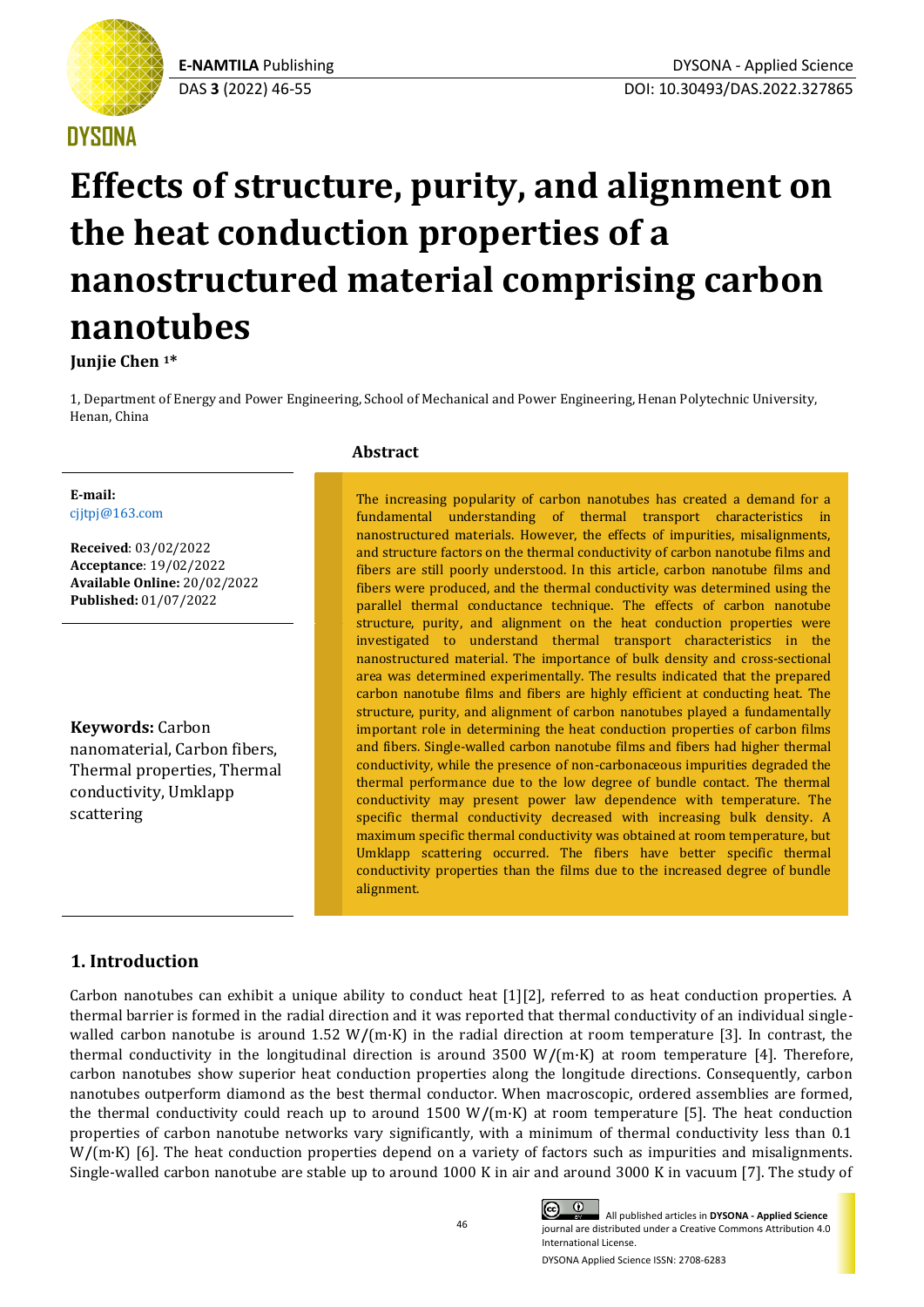heat transport phenomena involved in carbon nanotubes is an active area of interest [8] due to the potential for applications in thermal management.

Carbon nanotubes have unique thermal properties, potentially making this nanostructured material useful in thermal management applications such as nanofluids. Traditional fluids play an important role in many industry fields, but their inherently low thermal conductivity seriously hampers the development of energy-efficient heat transfer fluids. However, the heat conduction properties can be improved significantly by dispersing nanoparticles, such as carbon nanotubes, in fluids [9][10]. Dispersion can be achieved by physical and chemical treatments. Fluids containing nanoparticles present substantial advantages over traditional fluids in terms of thermal conductivity and heattransfer capability [11][12]. The thermal conductivity can be substantially increased, which is crucial in applications with high heat-transfer capability demand [13][14]. For example, nanofluids in solar collectors is an important application [15][16] in which nanofluids are employed for their tunable optical properties [17][18]. Nanoparticles of various materials have been used to produce nanofluids, such as titania, copper, aluminum, copper oxide, aluminum oxide, and carbon nanotubes. Of these nanoparticles, carbon nanotubes hold the greatest promise due to their unique heat conduction properties.

The thermal conductivity of carbon nanotubes depends heavily upon crystallographic defects. Phonons can scatter due to crystallographic defects leading to an increased relaxation rate, thereby decreasing thermal conductivity associated with the reduced mean free path of phonons [19][20]. In single-walled carbon nanotubes, the mean free path varies from 50 nm to 1500 nm [21][22]. Crystallographic defects will lead to a significant reduction in the mean free path [23], for example, 4 nm or less [24]. The thermal conductivity of carbon nanotubes also depends upon the structure of the nanotubes. The thermal conductivity of multi-walled carbon nanotubes is significantly higher than the sum of each shell due to the inter-wall interactions [25]. With an identical diameter configuration, single-walled carbon nanotubes have better heat conduction properties [26] due to an increase in cross-sectional area.

Bulk carbon nanotubes can be used as composite fibers in polymers [27][28], but the bulk structure will reduce the ability to conduct heat, causing a decrease in thermal conductivity [29][30]. The thermal conductivity of carbon nanotube fibers is comparable to that of common metals [31]. However, through chemical modification, the ability to conduct heat is comparable to or higher than that of highly conductive metals such as copper [32]. The thermal conductivity varies significantly depending upon the density and cross-sectional area of the bulk material. The bulk carbon nanotube material contains pores [33][34]. Consequently, the thermal conductivity of the non-compact bulk material is much lower than that of the skeletal material [35][36] since the bulk volume is inclusive of the void fraction. The skeletal portion of the bulk material is often referred to as the "matrix" or "frame" [37][38]. However, there is considerable uncertainty in the determination of the density of the bulk material [39][40]. Consequently, the effects of carbon nanotube structure, purity, and alignment on the thermal conductivity of carbon films and fibers are still poorly understood. Little research has been conducted to determine which parameters are important for high thermal conductivity.

This study relates to the heat conduction properties of carbon nanotube films and fibers. Carbon nanotube films and fibers were produced, and the thermal conductivity was measured using a steady-state method. The effects of carbon nanotube structure, purity, and alignment on the thermal conductivity were investigated to understand the characteristics of thermal transport in the nanostructured material. The objective is to gain insight into the fundamental characteristics of thermal transport in carbon nanotubes. Particular emphasis is placed on the dependence of thermal conductivity on carbon nanotube structure, purity, and alignment, with an attempt to improve the heat conduction properties for carbon nanotube films and fibers.

## **2. Experimental methods**

#### **2.1. Preparation of films and fibers**

Carbon nanotube films were produced by spinning continuously onto a single rotational winder of a spinning machine. The preparation process of carbon nanotube films is depicted schematically in Fig 1. A dense film was laid down with aligned carbon nanotube bundles. The dense film was sprayed with acetone to condense the carbon nanotube networks further. The carbon nanotubes were highly aligned by preparing a dense film in such a manner [41], although the surface tension effect is significant in the extrusion process [42]. A laser was used to cut the carbon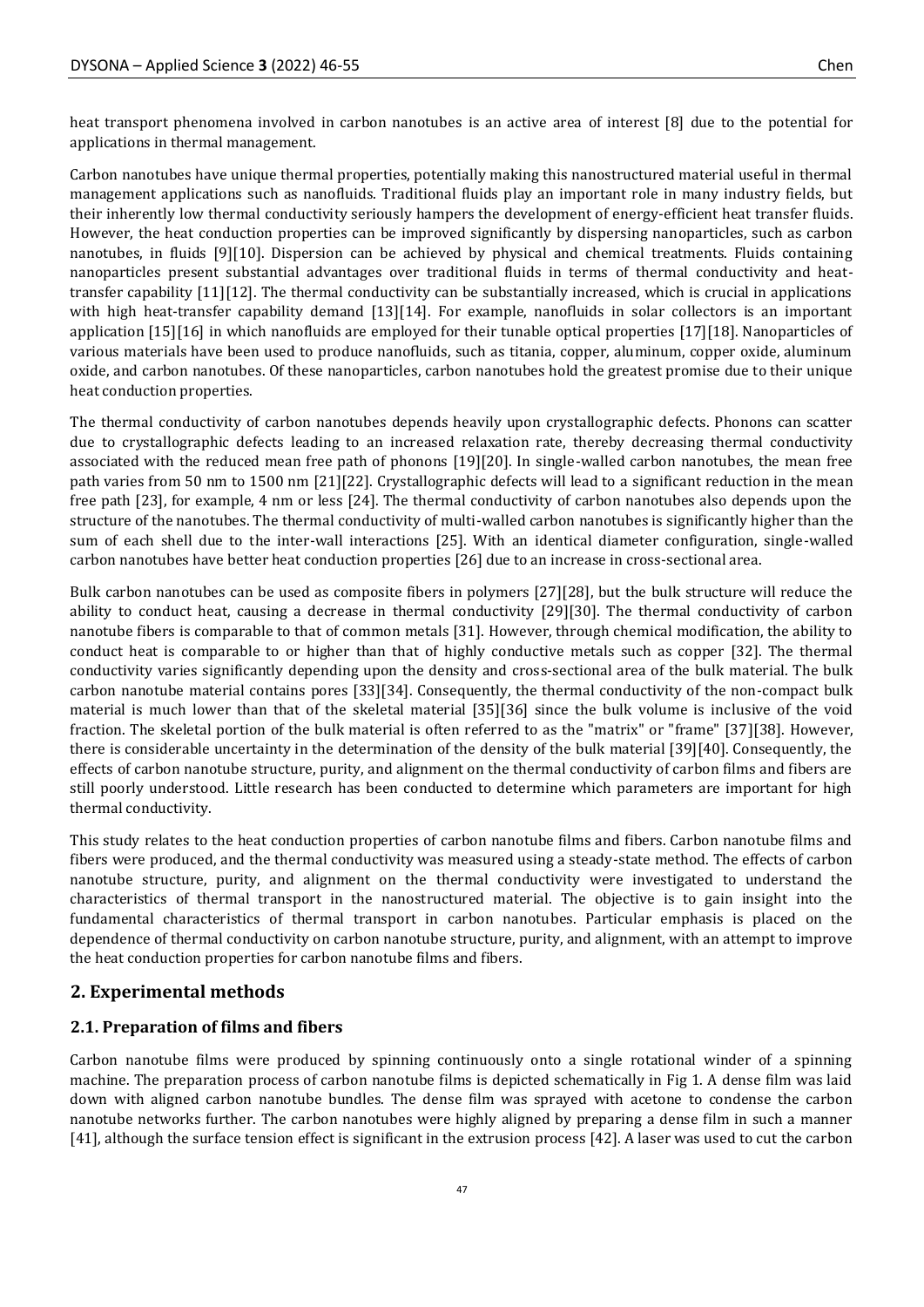#### **2.2. Material characterization**

The prepared carbon nanotube fibers' characterizations and surface morphology were determined using scanning electron microscopy (SU3800, Hitachi High-Tech Corporation).

# **2.3. Thermal conductivity measurement methods**

Since the diameter of the needle-like samples was extremely small, the parallel thermal conductance technique [43][44] was employed to determine the thermal conductivity. Fourier's Law was used to compute the thermal conductivity. This steady-state method has been carried out to measure the thermal conductivity of boron nitride nanotube sheets [45], carbon nanotube sheets [46], and yarns [47][48]. The configuration of the measurement system is depicted schematically in Fig. 2. A preliminary measurement was performed with respect to the sample holder itself so as to determine the background or baseline

heat conduction and losses. The sample was attached, and the thermal conductance was measured. In this method, all conductance



**Figure 1. Schematic illustration of the preparation process of carbon nanotube films. A dense film was laid down with aligned carbon nanotube bundles.**



**Figure 2. Schematic illustration of the configuration of the measurement system using parallel thermal conductance technique.**

factors arising from the system are accounted for. The radiative heat losses were caused primarily by the thermal radiation from the hot surface of the heater. However, such heat losses were already included in the baseline. Therefore, a correction factor of 0.5 was introduced into the method [43][44] to account for the radiative heat losses.

#### **2.3. Linear mass density measurement methods**

The linear mass density of the carbon nanotube films was measured using a gravimetric method [49]. On the other hand, the linear mass density of the carbon nanotube fibers was measured using a vibroscope method [49][50]. The fundamental frequency was measured. The specific thermal conductivity is defined as the thermal conductivity normalized by bulk density. The bulk density can be determined in terms of the linear mass density and the crosssectional area.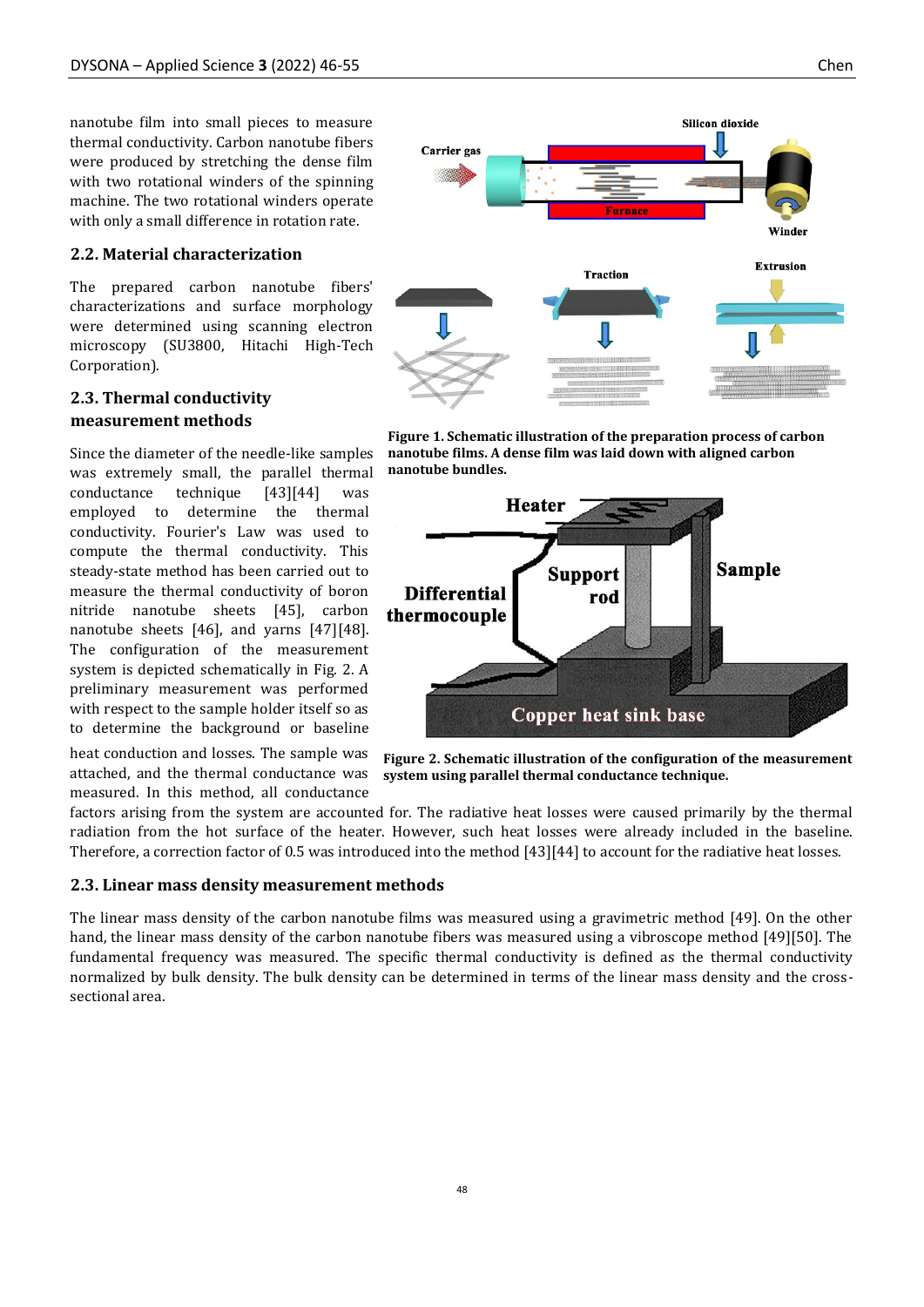#### **3. Results and discussion**

#### **3.1. Material characterization**

The carbon nanotubes showed highly alliance. However, the fiber material contains a relatively small amount of short, deformed carbon nanotubes. The carbon nanotubes are of the order of several hundred microns (Fig. 3).



**Figure 3. Scanning electron microscopy images of the prepared carbon nanotube fibers.**

Four samples are prepared with different structures, purity, and alignment. Three structural parameters are selected in terms of alignment, purity, and the number of walls (Fig. 4). For type A, the carbon nanotube films or fibers are composed mostly of multi-walled carbon nanotubes. In addition, there is a small amount of short deformed carbon nanotubes. For type B, a mixture of carbon nanotubes is used. Specifically, the carbon nanotube films or fibers are composed of single-walled and multi-walled carbon nanotubes. In addition, there is a small amount of amorphous carbon. For type C, the carbon nanotube films or fibers are composed mostly of single-walled carbon nanotubes. In addition, there is a small amount of non-carbonaceous impurities. For type D, the carbon nanotube films or fibers are composed of single-walled carbon nanotubes with high purity. Understanding which parameters are important for high thermal conductivity is made possible by comparing heat conduction properties between the nanostructured materials.



**Figure 4. Structural parameter space for the investigated selection of samples in the style of the design of measurement experiments.**

#### **3.2. Thermal conductivity of films**

The effects of structure, purity, and alignment on the specific conductivity of carbon nanotube films are illustrated in (Fig. 5 A) at different temperatures. The specific conductivity of the A-type film was lower than that of the other tested film types. Multi-walled carbon nanotubes generally have low thermal conductivity. Therefore, the specific conductivity A-type film was lower compared to films composed of single-walled carbon nanotubes. The specific conductivity of the D-type was higher than other tested film types. This superiority is due to the lack of noncarbonaceous impurities, which reduce the degree of bundle contact between single-walled carbon nanotubes and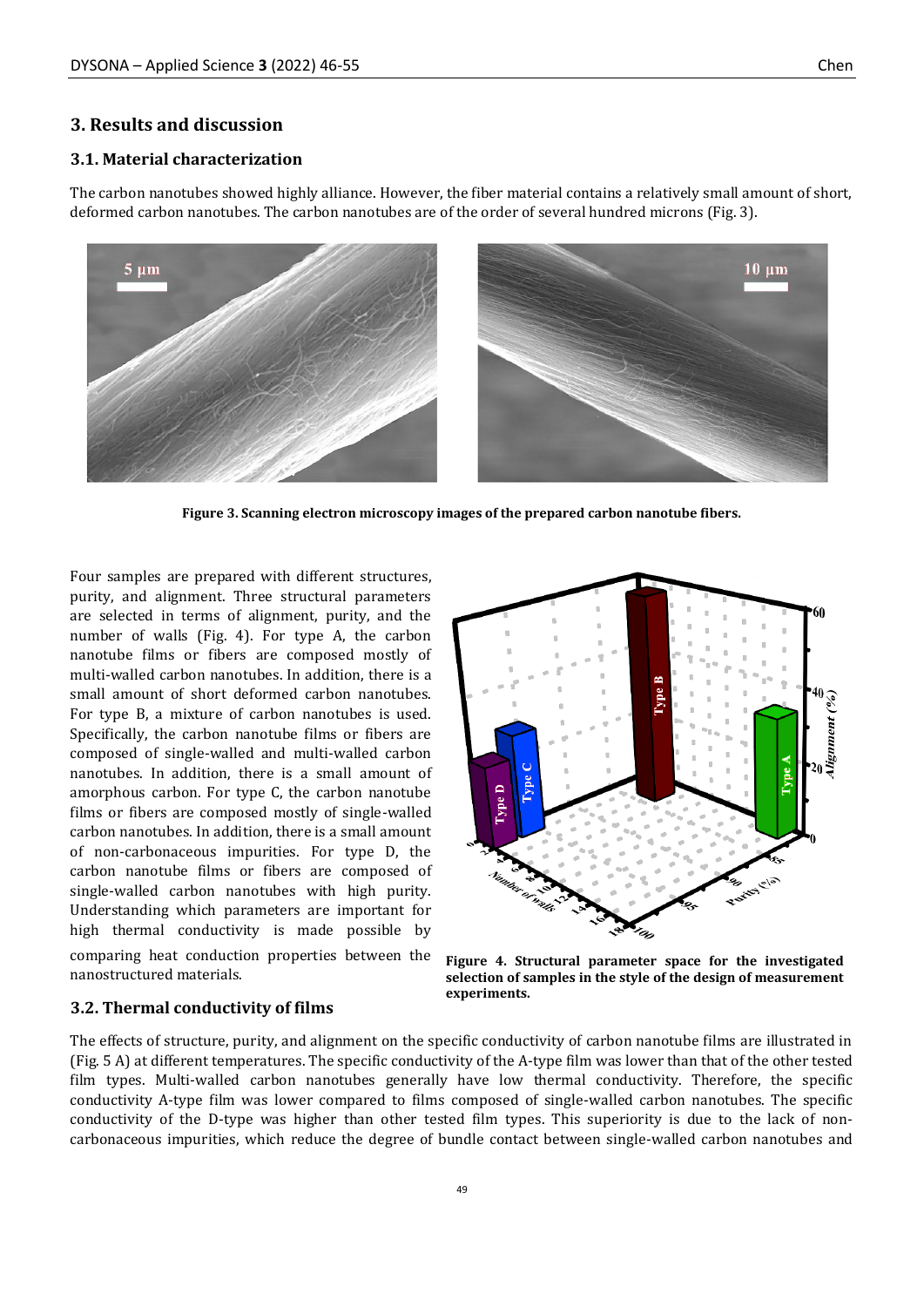degrade the thermal performance of the C-type film. It is noted that specific thermal conductivity increased with the increase of test temperature in all types; however, the differences between the studied types in terms of specific conductivity also increased. For instance, the specific conductivity of D-type film at around 210 K was similar to that of A-type at 300 K. These results further highlight the importance of structure and purity in enhancing specific conductivity, especially at higher temperatures.

The effect of temperature on thermal conductivity for the carbon nanotube films is illustrated in (Fig. 5 B). The power law index was 1.87, 0.99, 1.80, and 1.96 for the thermal conductivity of the A, B, C, and D type films, respectively. Therefore, the thermal conductivity of all films presents power law dependence with temperature except for that of the B-type. The small value in B-type refers to a reduction in the propagation of phonons dimensionality [51][52] due to an increase in the degree of bundle alignment and contact. On the other hand, the power law index was the largest, although the small degree of bundle alignment, which reduces the mechanical stiffness of the film

The effect of bulk density on the specific thermal conductivity of the tested carbon nanotube films at room temperature is illustrated in (Fig. 5 C). The highest specific conductivity was achieved in Dtype film. The lowest specific conductivity was obtained for the A-type film. A tentative explanation could be made for the distinctive phenomenon as the specific thermal conductivity decreases by increasing bulk density. The low bulk density of the D-type film compensates for the adverse effect of poor alignment on specific thermal conductivity. Therefore, the bulk density may be controlled to produce carbon nanotube films with high thermal conductivity.

#### **3.3. Thermal conductivity of fibers**

The specific conductivity of the tested fibers was around 10 W·cm2**/**(K·g) at room temperature (Fig. 6 A), which is comparable to or higher than that of pristine and chemically modified carbon nanotube fibers [31][ 32]. A maximum specific thermal conductivity was obtained at room temperature, which corresponds with previous reports [32][52]. The maximum specific thermal conductivity represented by the peaks indicates the onset of Umklapp scattering. The Umklapp scattering is the



**Figure 5. The effects of carbon nanotube films structure, purity, and alignment on specific thermal conductivity at different temperatures (A), thermal conductivity at different temperatures (The thermal conductivity is indicated with points plotted on a logarithmic coordinate system) (B), and the effect of bulk density on the specific thermal conductivity of the studied films at room temperature (C).**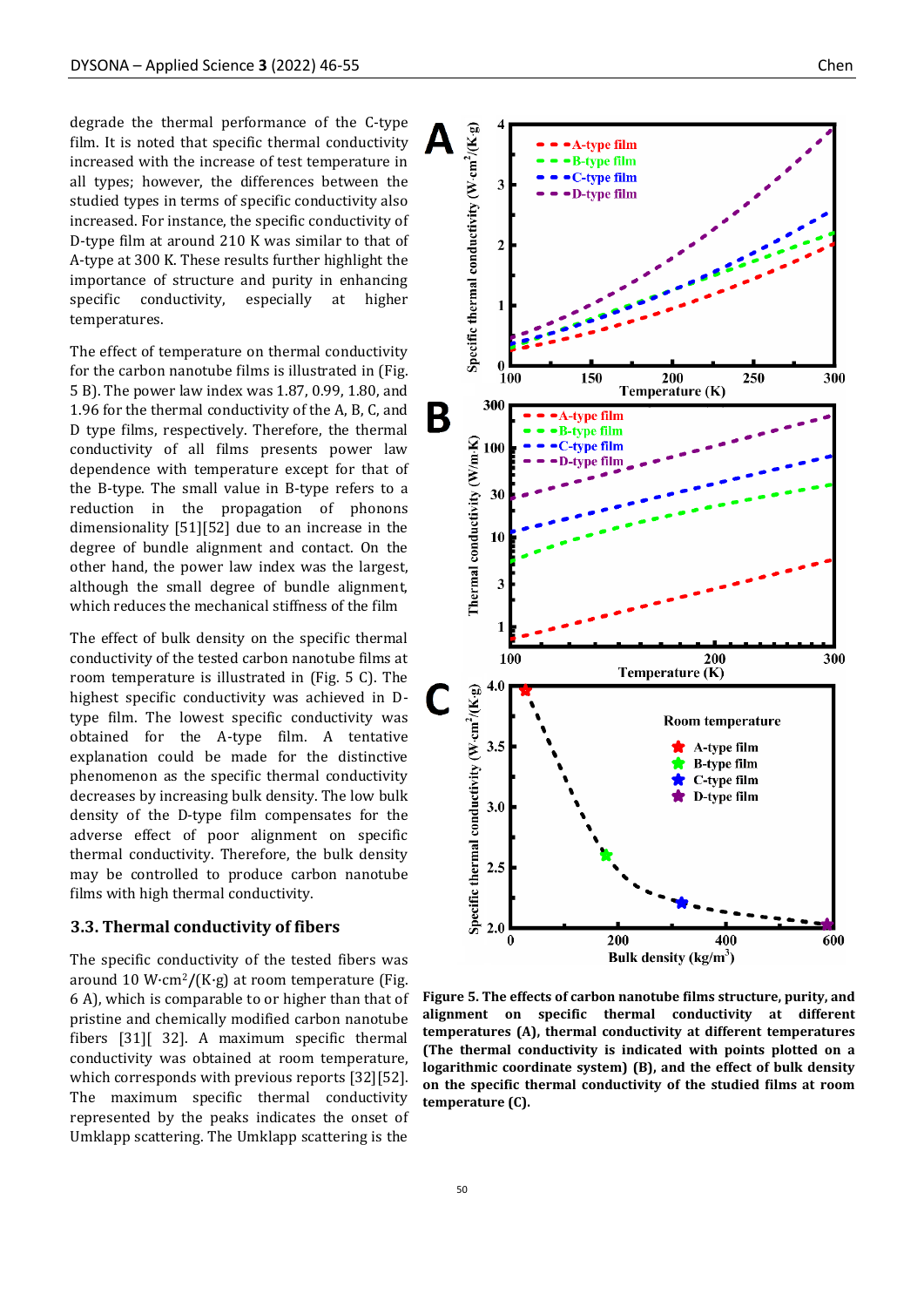dominant thermal resistivity process, limiting the specific thermal conductivity. The high thermal conductivity of carbon fibers is often associated with a high modulus of elasticity [53][54]. Therefore, the carbon nanotube fibers have sufficient strength to be used as a reinforcement for composite materials. The specific conductivity of the fibers was higher than that of the films. This increase is caused by the improved degree of bundle alignment for the fibers. A high degree of bundle alignment will lead to an increase in thermal conductivity due to the increased interfacial area between the carbon nanotubes.

The effect of cross-sectional area on the specific thermal conductivity for the carbon nanotube films and fibers at room temperature is illustrated in (Fig 6 B). Previous data was also included for comparison [32][47][48][55-58]. Under the same cross-sectional area conditions, the specific conductivities of the films and fibers were higher than those previously reported in the literature. The carbon nanotubes were of the order of several hundred microns, which is significantly greater than the phonon mean free path. As the length of carbon nanotubes increases, the effect of temperature on thermal conductivity becomes more pronounced [4][58]. The length of the carbon nanotubes contained in tested films and fibers was much greater than that of previous reports. Consequently, the current films and fibers were highly efficient at conducting heat and typically have a higher specific thermal conductivity in comparison to the previous data.



**Figure 6. The specific thermal conductivity of the carbon nanotube fibers at different temperatures (A) and the effect of cross-sectional area on the specific thermal conductivity of the carbon nanotube films and fibers at room temperature (Some previous data are also included for comparison) (B).**

#### **4. Conclusions**

Carbon nanotube films and fibers were produced, and the thermal conductivity was measured using a steady-state method. The effects of carbon nanotube structure, purity, and alignment on the heat conduction properties of carbon films and fibers were investigated to understand thermal transport characteristics in the nanostructured material. The major conclusions are summarized as follows:

- ⚫ Multi-walled carbon nanotube films and fibers generally have low thermal conductivity.
- ⚫ The presence of non-carbonaceous impurities reduces the degree of bundle contact between carbon nanotubes, increasing thermal resistance at the interface junctions and degrading thermal performance.
- ⚫ The thermal conductivity presents power law dependence with temperature or has a linear relationship with temperature.
- ⚫ The specific thermal conductivity decreases with increasing bulk density. Low bulk density can compensate for the adverse effect of poor alignment on specific thermal conductivity.
- ⚫ A maximum specific thermal conductivity is obtained at room temperature because of Umklapp scattering.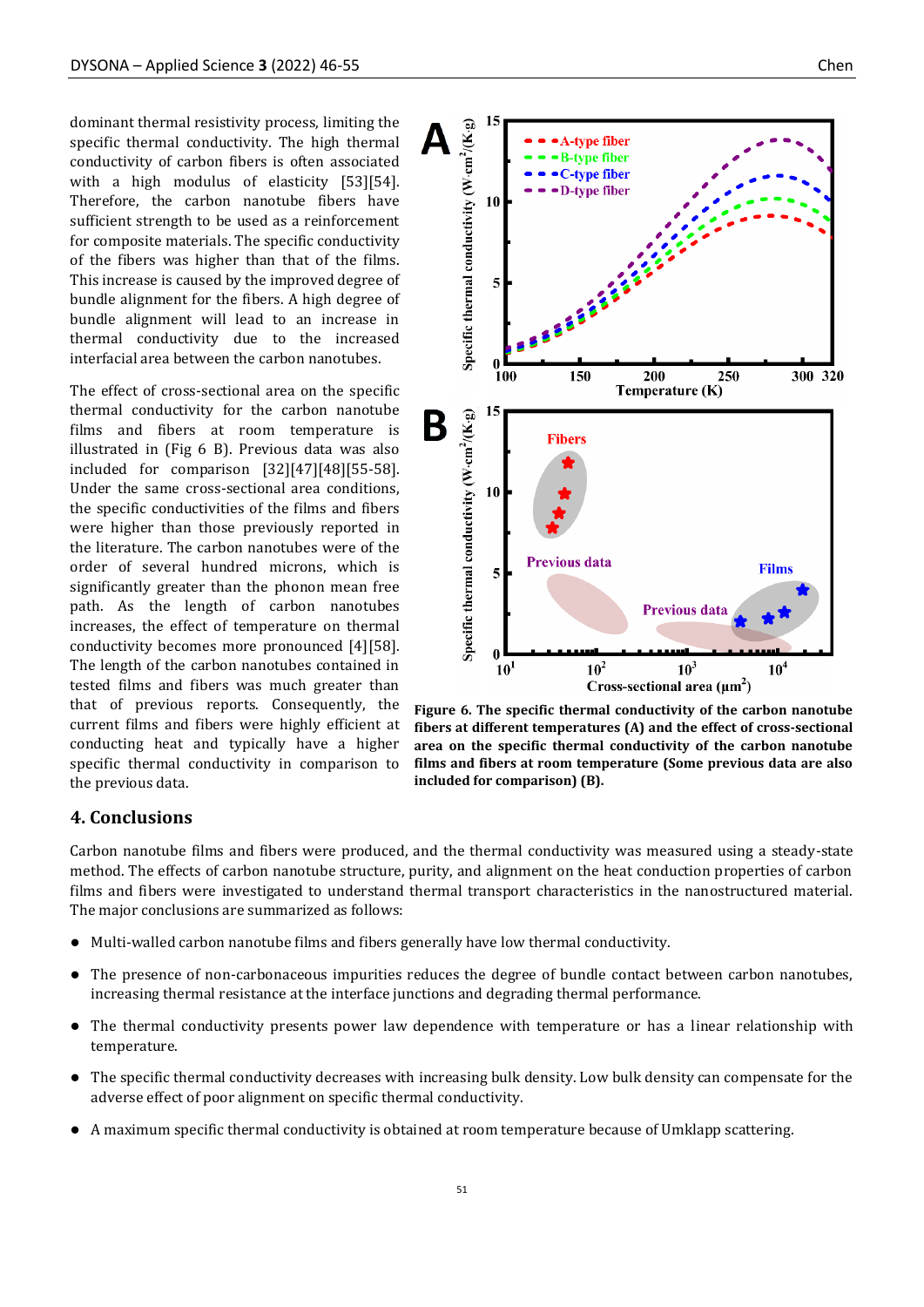- ⚫ The specific thermal conductivity of the fibers is significantly higher than that of the films. The improved thermal properties are caused by the increased degree of bundle alignment.
- ⚫ The prepared carbon nanotube films and fibers efficiently conduct heat due to the higher length factor.

#### **References**

- 1. Ebbesen TW. Carbon nanotubes. Phys. Today. 1996;49(6):26-32. [DOI](https://doi.org/10.1063/1.881603)
- 2. Ando Y, Zhao X, Sugai T, Kumar M. Growing carbon nanotubes. Mater. Today. 2004;7(10):22-9. [DOI](https://doi.org/10.1016/S1369-7021(04)00446-8)
- 3. Ibrahim KS. Carbon nanotubes-properties and applications: A review. Carbon Lett. 2013;14(3):131-44[. DOI](https://doi.org/10.5714/CL.2013.14.3.131)
- 4. Pop E, Mann D, Wang Q, Goodson K, Dai H. Thermal conductance of an individual single-wall carbon nanotube above room temperature. Nano Lett. 2006;6(1):96-100. [DOI](https://doi.org/10.1021/nl052145f)
- 5. Koziol KK, Janas D, Brown E, Hao L. Thermal properties of continuously spun carbon nanotube fibres. Physica E. 2017;88:104-8[. DOI](https://doi.org/10.1016/j.physe.2016.12.011)
- 6. Kumanek B, Janas D. Thermal conductivity of carbon nanotube networks: A review. J. Mater. Sci. 2019;54(10):7397-427. [DOI](https://doi.org/10.1007/s10853-019-03368-0)
- 7. Thostenson ET, Li C, Chou TW. Nanocomposites in context. Compos. Sci. Technol. 2005;65(3-4):491-516[. DOI](https://doi.org/10.1016/j.compscitech.2004.11.003)
- 8. Rathinavel S, Priyadharshini K, Panda D. A review on carbon nanotube: An overview of synthesis, properties, functionalization, characterization, and the application. Mater. Sci. Eng. B. 2021;268:115095. [DOI](https://doi.org/10.1016/j.mseb.2021.115095)
- 9. Chand R, Rana G C, Hussein AK. On the onset of thermal instability in a low Prandtl number nanofluid layer in a porous medium. J. Appl. Fluid Mech. 2015;8(2):265-72[. DOI](https://doi.org/10.18869/acadpub.jafm.67.221.22830)
- 10. Kamel MS, Lezsovits F, Hussein AK. Experimental studies of flow boiling heat transfer by using nanofluids: A critical recent review. J. Therm. Anal. Calorim. 2019;138:4019-43. [DOI](https://doi.org/10.1007/s10973-019-08333-2)
- 11. Hussein AK, Li D, Kolsi L, Kata S, Sahoo B. A review of nano fluid role to improve the performance of the heat pipe solar collectors. Energy Procedia. 2017;109:417-24[. DOI](https://doi.org/10.1016/j.egypro.2017.03.044)
- 12. Rostami S, Sepehrirad M, Dezfulizadeh A, Hussein AK, Shahsavar GA, Shadloo MS. Exergy optimization of a solar collector in flat plate shape equipped with elliptical pipes filled with turbulent nanofluid flow: A study for thermal management. Water. 2020;12(8):2294. [DOI](https://doi.org/10.3390/w12082294)
- 13. Ali B, Hussain S, Nie Y, Hussein AK, Habib D. Finite element investigation of Dufour and Soret impacts on MHD rotating flow of Oldroyd-B nanofluid over a stretching sheet with double diffusion Cattaneo Christov heat flux model. Powder Technol. 2021;377:439-52[. DOI](https://doi.org/10.1016/j.powtec.2020.09.008)
- 14. D Li, Z Li, Y Zheng, C Liu, AK Hussein, X Liu. Thermal performance of a PCM-filled double-glazing unit with different thermophysical parameters of PCM. Sol. Energy. 2016;133:207-20[. DOI](https://doi.org/10.1016/j.solener.2016.03.039)
- 15. Hussein AK. Applications of nanotechnology in renewable energies-A comprehensive overview and understanding. Renew. Sustain. Energy Rev. 2015;42:460-76[. DOI](https://doi.org/10.1016/j.rser.2014.10.027)
- 16. Xiong Q, Hajjar A, Alshuraiaan B, Izadi M, Altnji S, Shehzad SA. State-of-the-art review of nanofluids in solar collectors: A review based on the type of the dispersed nanoparticles. J. Clean. Prod. 2021;310:127528. [DOI](https://doi.org/10.1016/j.jclepro.2021.127528)
- 17. Hussein AK. Applications of nanotechnology to improve the performance of solar collectors Recent advances and overview. Renew. Sustain. Energy Rev. 2016; 62: 767-92[. DOI](https://doi.org/10.1016/j.rser.2016.04.050)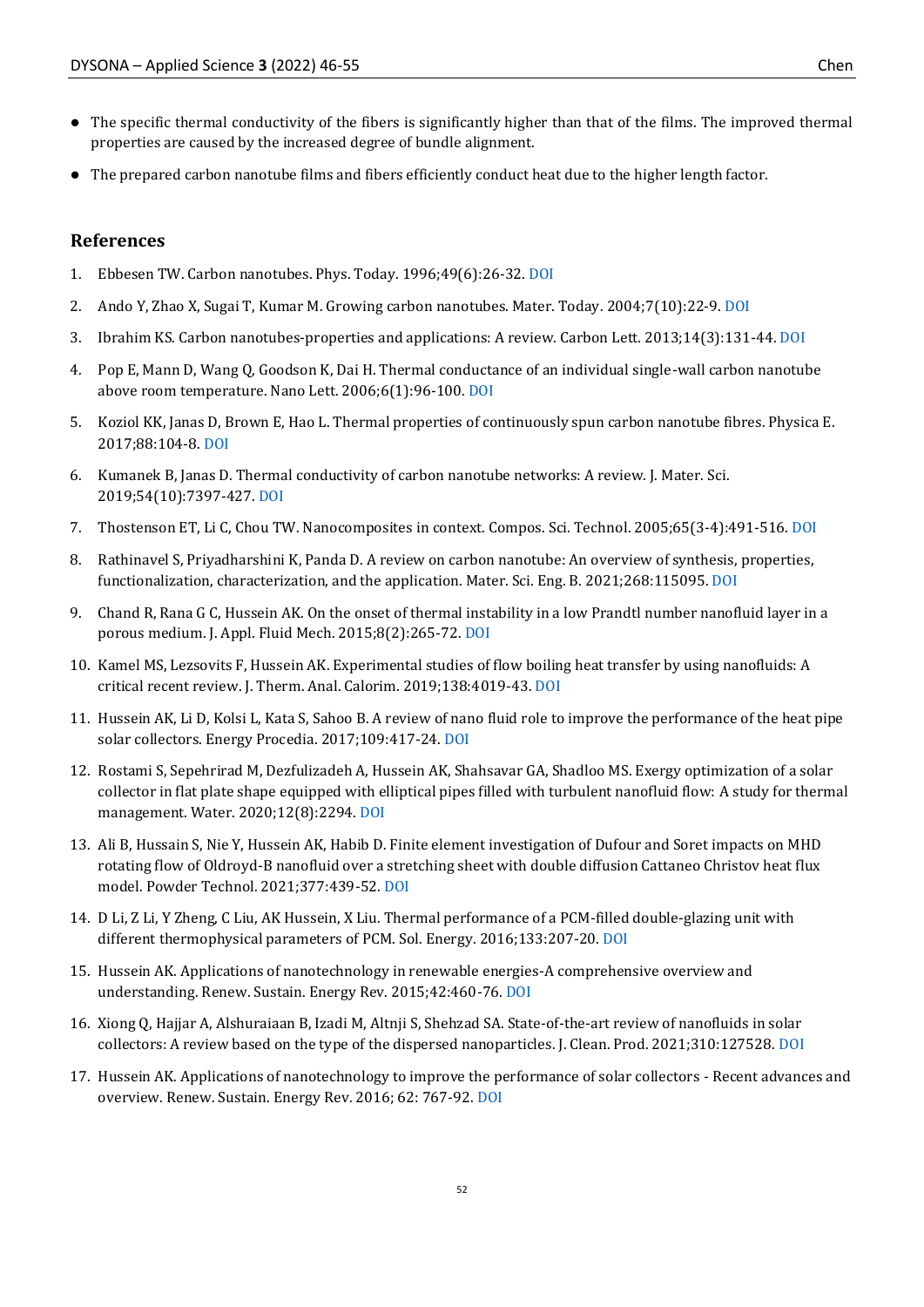- 18. Hussein AK, Walunj AA, Kolsi L. Applications of nanotechnology to enhance the performance of the direct absorption solar collectors. J. Therm. Eng. 2016;2(1):529-40. [DOI](https://doi.org/10.18186/jte.46009)
- 19. Mingo N, Stewart DA, Broido DA, Srivastava D. Phonon transmission through defects in carbon nanotubes from first principles. Phys. Rev. B. 2008;77(3):033418. [DOI](https://doi.org/10.1103/PhysRevB.77.033418)
- 20. Sevik C, Sevinçli H, Cuniberti G, Çağın T. Phonon engineering in carbon nanotubes by controlling defect concentration. Nano Lett. 2011;11(11):4971-7[. DOI](https://doi.org/10.1021/nl2029333)
- 21. Kim P, Shi L, Majumdar A, McEuen PL. Thermal transport measurements of individual multi-walled nanotubes. Phys. Rev. Lett. 2001;87(21):215502[. DOI](https://doi.org/10.1103/PhysRevLett.87.215502)
- 22. Chang C, Okawa D, Garcia H, Majumdar A, Zettl A. Breakdown of Fourier's Law in nanotube thermal conductors. Phys. Rev. Lett. 2008;101(7):075903[. DOI](https://doi.org/10.1103/PhysRevLett.101.075903)
- 23. Sääskilahti K, Oksanen J, Volz S, Tulkki J. Frequency-dependent phonon mean free path in carbon nanotubes from nonequilibrium molecular dynamics. Phys. Rev. B. 2015;91(11):115426. [DOI](https://doi.org/10.1103/PhysRevB.91.115426)
- 24. Gspann TS, Juckes SM, Niven JF, Johnson MB, Elliott JA, White MA, Windle AH. High thermal conductivities of carbon nanotube films and micro-fibres and their dependence on morphology. Carbon. 2017;114:160-8[. DOI](https://doi.org/10.1016/j.carbon.2016.12.006)
- 25. Zhang X, Zhou WX, Chen XK, Liu YY, Chen KQ. Significant decrease in thermal conductivity of multi-walled carbon nanotube induced by inter-wall van der Waals interactions. Phys. Lett. A 2016;380(21):1861-4[. DOI](https://doi.org/10.1016/j.physleta.2016.03.040)
- 26. Goh B, Kim KJ, Park CL, Kim ES, Kim SH, Choi J. In-plane thermal conductivity of multi-walled carbon nanotube yarns under mechanical loading. Carbon. 2021;184:452-62[. DOI](https://doi.org/10.1016/j.carbon.2021.08.047)
- 27. Koirala P, Werken NVD, Lu H, Baughman RH, Ovalle-Robles R, Tehrani M. Using ultra-thin interlaminar carbon nanotube sheets to enhance the mechanical and electrical properties of carbon fiber reinforced polymer composites. Compos. Part B. 2021;216:108842. [DOI](https://doi.org/10.1016/j.compositesb.2021.108842)
- 28. Su C, Wang X, Ding L, Yu P. Enhancement of mechanical behavior of resin matrices and fiber reinforced polymer composites by incorporation of multi-wall carbon nanotubes. Polym. Test. 2021;96:107077. [DOI](https://doi.org/10.1016/j.polymertesting.2021.107077)
- 29. Han Z, Fina A. Thermal conductivity of carbon nanotubes and their polymer nanocomposites: A review. Prog. Polym. Sci. 2011;36(7):914-44. [DOI](https://doi.org/10.1016/j.progpolymsci.2010.11.004)
- 30. Hassanzadeh-Aghdam MK, Ansari R. Thermal conductivity of shape memory polymer nanocomposites containing carbon nanotubes: A micromechanical approach. Compos. Part B. 2019;162:167-77. [DOI](https://doi.org/10.1016/j.compositesb.2018.11.003)
- 31. Mayhew E, Prakash V. Thermal conductivity of high performance carbon nanotube yarn-like fibers. J. Appl. Phys. 2014;115(17):174306[. DOI](https://doi.org/10.1063/1.4874737)
- 32. Behabtu N, Young CC, Tsentalovich DE, Kleinerman O, Wang X, Ma AWK, Bengio EA, Waarbeek RFT, Jong JJD, Hoogerwerf RE, Fairchild SB, Ferguson JB, Maruyama B, Kono J, Talmon Y, Cohen Y, Otto MJ, Pasquali M. Strong, light, multifunctional fibers of carbon nanotubes with ultrahigh conductivity. Science. 2013;339(6116):182-6. [DOI](https://doi.org/10.1126/science.1228061)
- 33. Misak HE, Mall S. Electrical conductivity, strength and microstructure of carbon nanotube multi-yarns. Mater. Design. 2015;75:76-84. [DOI](https://doi.org/10.1016/j.matdes.2015.03.020)
- 34. Wu AS, Chou TW. Carbon nanotube fibers for advanced composites. Mater. Today. 2012;15(7-8):302-10. [DOI](https://doi.org/10.1016/S1369-7021(12)70135-9)
- 35. Korab J, Štefánik P, Kavecký Š, Šebo P, Korb G. Thermal conductivity of unidirectional copper matrix carbon fibre composites. Compos. Part A Appl. Sci. 2002;33(4):577-81. [DOI](https://doi.org/10.1016/S1359-835X(02)00003-9)
- 36. Cohen Y, Ya'akobovitz A. The influence of thermal loads on the physical properties of carbon nanotubes forests. Microelectron. Eng. 2021;247:111575[. DOI](https://doi.org/10.1016/j.mee.2021.111575)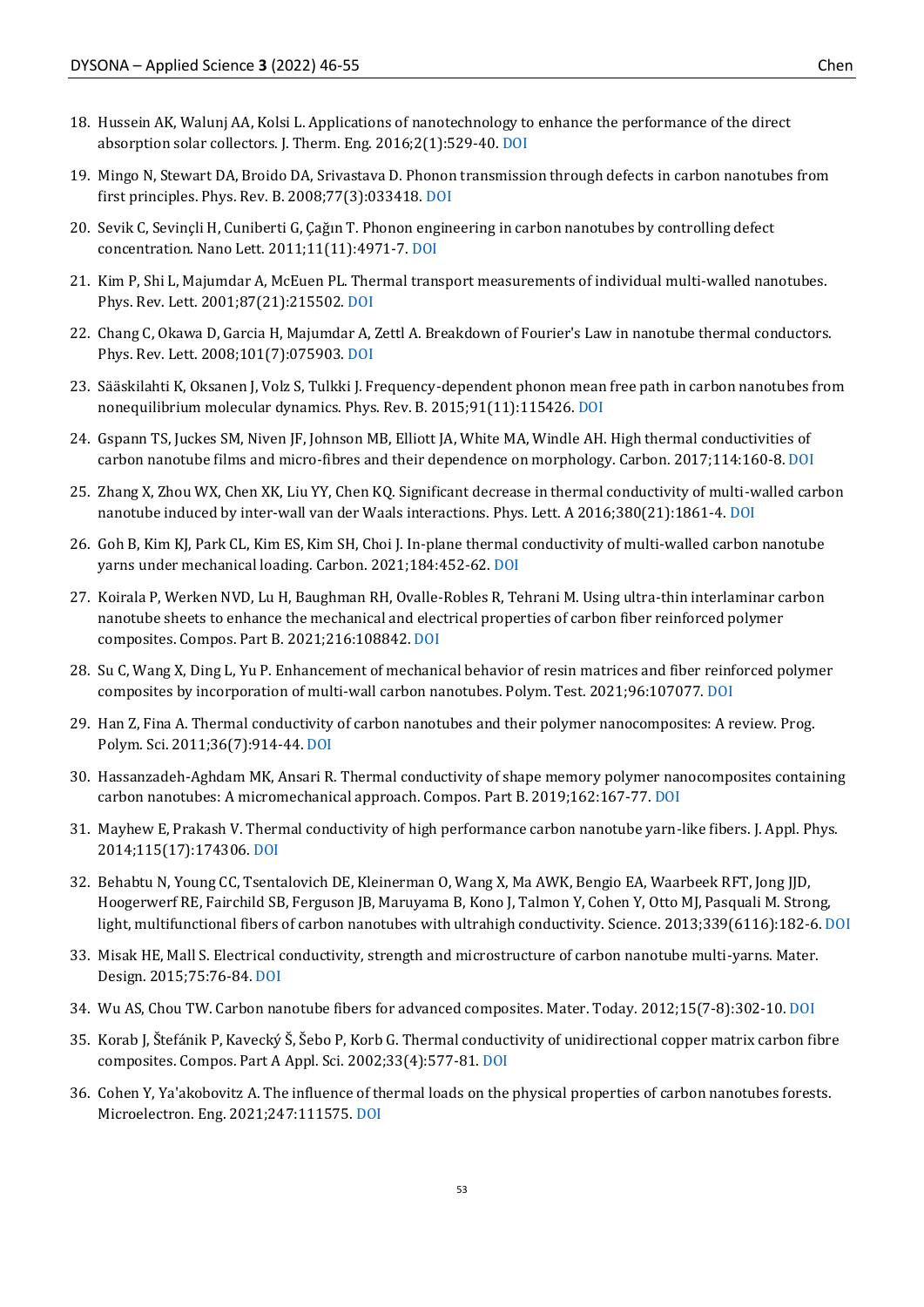- 37. Jagannatham M, Chandran P, Sankaran S, Haridoss P, Nayan N, Bakshi SR. Tensile properties of carbon nanotubes reinforced aluminum matrix composites: A review. Carbon. 2020;160:14-44. [DOI](https://doi.org/10.1016/j.carbon.2020.01.007)
- 38. Azarniya A, Azarniya A, Sovizi S, Hosseini HRM, Varol T, Kawasaki A, Ramakrishna S. Physicomechanical properties of spark plasma sintered carbon nanotube-reinforced metal matrix nanocomposites. Prog. Mater. Sci. 2017;90:276-324[. DOI](https://doi.org/10.1016/j.pmatsci.2017.07.007)
- 39. Misak HE, Mall S. Investigation into microstructure of carbon nanotube multi-yarn. Carbon. 2014;72:321-7. [DOI](https://doi.org/10.1016/j.carbon.2014.02.012)
- 40. Koziol K, Vilatela J, Moisala A, Motta M, Cunniff P, Sennett M, Windle A. High-performance carbon nanotube fiber. Science. 2007;318(5858):1892[. DOI](https://doi.org/10.1126/science.1147635)
- 41. Zhan H, Chen YW, Shi QQ, Zhang Y, Mo RW, Wang JN. Highly aligned and densified carbon nanotube films with superior thermal conductivity and mechanical strength. Carbon. 2022;186:205-14[. DOI](https://doi.org/10.1016/j.carbon.2021.09.069)
- 42. Li S, Zhang X, Zhao J, Meng F, Xu G, Yong Z, Jia J, Zhang Z, Li Q. Enhancement of carbon nanotube fibres using different solvents and polymers. Compos. Sci. Technol. 2012;72(12):1402-7[. DOI](https://doi.org/10.1016/j.compscitech.2012.05.013)
- 43. Zawilski BM, Littleton RT, Tritt TM. Description of the parallel thermal conductance technique for the measurement of the thermal conductivity of small diameter samples. Rev. Sci. Instrum. 2001;72(3):1770-4. [DOI](https://doi.org/10.1063/1.1347980)
- 44. Zawilski BM, Tritt TM. Dynamic measurement access, a new technique for fast thermal conductivity measurement. Rev. Sci. Instrum. 2001;72(10):3937-9[. DOI](https://doi.org/10.1063/1.1400148)
- 45. Jakubinek M, Niven JF, Johnson MB, Ashrafi B, Kim KS, Simard B, White MA. Thermal conductivity of bulk boron nitride nanotube sheets and their epoxy-impregnated composites. Phys. Status Solidi A. 2016;213(8):2237-42. [DOI](https://doi.org/10.1002/pssa.201533010)
- 46. Pöhls JH, Johnson MB, White MA, Malik R, Ruff B, Jayasinghe C, Schulz MJ, Shanov V. Physical properties of carbon nanotube sheets drawn from nanotube arrays. Carbon. 2012;50(11):4175-83[. DOI](https://doi.org/10.1016/j.carbon.2012.04.067)
- 47. Niven JF, Johnson MB, Juckes SM, White MA, Alvarez NT, Shanov V. Influence of annealing on thermal and electrical properties of carbon nanotube yarns. Carbon. 2016;99:485-90[. DOI](https://doi.org/10.1016/j.carbon.2015.12.014)
- 48. Jakubinek MB, Johnson MB, White MA, Jayasinghe C, Li G, Cho W, Schulz MJ, Shanov V. Thermal and electrical conductivity of array-spun multi-walled carbon nanotube yarns. Carbon. 2012;50(1):244-8[. DOI](https://doi.org/10.1016/j.carbon.2011.08.041)
- 49. ISO 1973:2021. Textile fibres Determination of linear density Gravimetric method and vibroscope method. Edition: 3, Number of pages: 10, ICS Code: 59.060.01 Textile fibres in general \*Including mixtures of fibres. Geneva, Switzerland: International Organization for Standardization. 2021.
- 50. ASTM D1577-07(2018). Standard test methods for linear density of textile fibers. Book of Standards Volume: 07.01, Developed by Subcommittee: 58, Number of pages: 11, ICS Code: 59.060.01 Textile fibres in general \*Including mixtures of fibres. West Conshohocken, Pennsylvania, United States: ASTM International. 2018. [DOI](https://doi.org/10.1520/D1577-07R18)
- 51. Gonnet P, Liang Z, Choi ES, Kadambala RS, Zhang C, Brooks JS, Wang B, Kramer L. Thermal conductivity of magnetically aligned carbon nanotube buckypapers and nanocomposites. Curr. Appl. Phys. 2006;6(1):119-22[. DOI](https://doi.org/10.1016/j.cap.2005.01.053)
- 52. Hone J, Llaguno MC, Nemes NM, Johnson AT. Electrical and thermal transport properties of magnetically aligned single wall carbon nanotube films. Appl. Phys. Lett. 2000;77(5):666-8. [DOI](https://doi.org/10.1063/1.127079)
- 53. Emmerich FG. Young's modulus, thermal conductivity, electrical resistivity and coefficient of thermal expansion of mesophase pitch-based carbon fibers. Carbon. 2014;79:274-93[. DOI](https://doi.org/10.1016/j.carbon.2014.07.068)
- 54. Jang D, Lee S. Correlating thermal conductivity of carbon fibers with mechanical and structural properties. J. Ind. Eng. Chem. 2020;89:115-8[. DOI](https://doi.org/10.1016/j.jiec.2020.06.026)